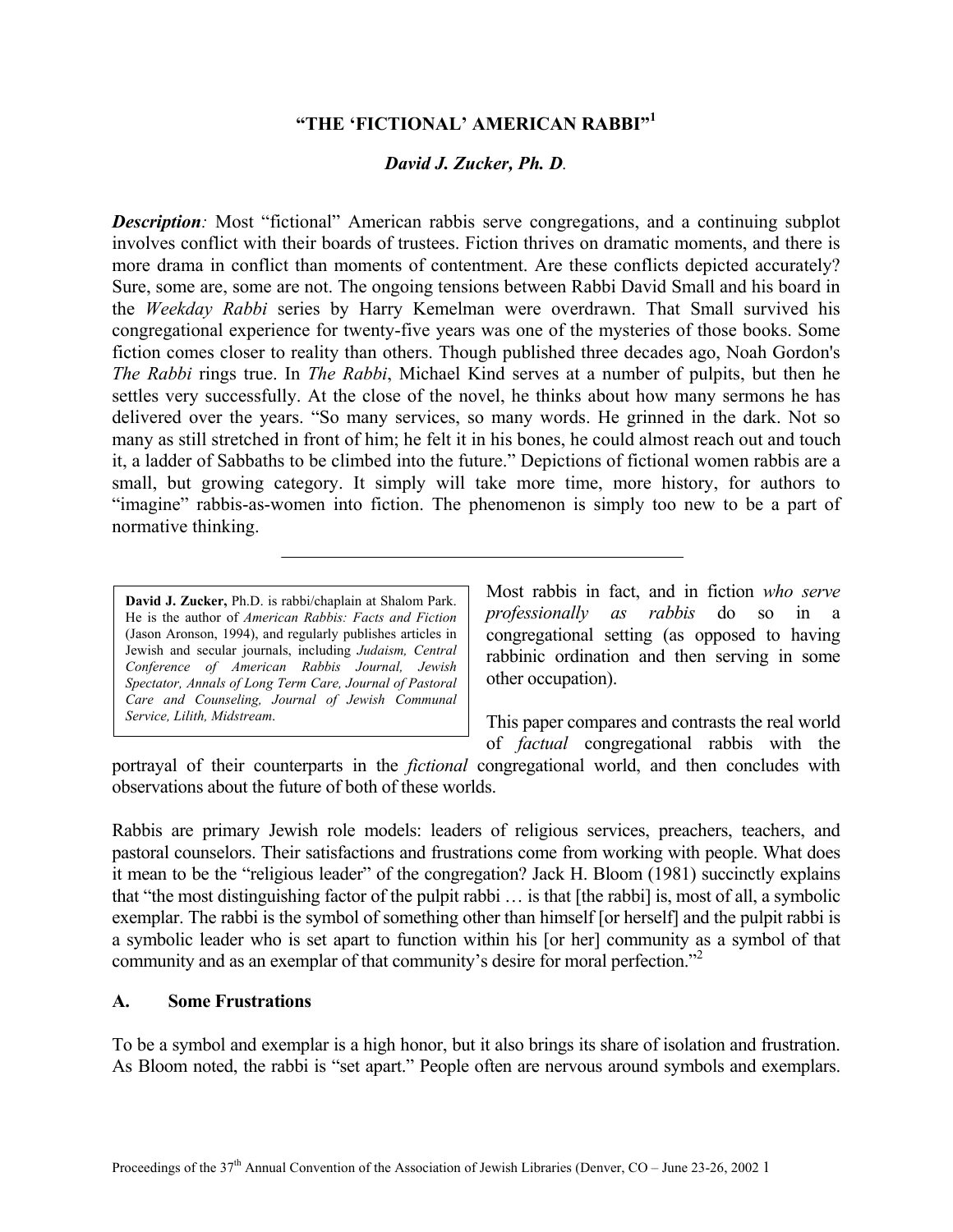Many rabbis are dismayed by the fact that they are regarded as only tangential to the lives of their congregants. The fact that the rabbi is a human being first, and a rabbi second, is often overlooked.

# **1. The Rabbi as the Congregation's "Religious" Representative**

Often rabbis are regarded as the "religious representative" of their communities. A few decades ago, Rabbi Martin Siegel addressed the phenomenon of the rabbi-as-religious-specialist in his work *Amen: The Diary of Rabbi Martin Siegel* (1971). He writes: "Slowly, I am beginning to recognize my position. I am only their public property. They pay me to be instantly available; they pay me to lead them in acting out their abstract sense of religion; they pay me to bar mitzvah their sons [and bat mitzvah their daughters], marry their children and conduct their funerals. I'm not a human being. I'm an institution. A symbol."<sup>[3](#page-5-2)</sup>

Nearly twenty-five years later we see little has changed. Still in the factual world, in the mid 1990s Rabbi Daniel B. Kohn (1994) writes that he has "heard many congregational rabbis express their secret suspicions that they are actually being paid to observe Shabbat, Kashrut and daven [pray] regularly in the synagogue *instead* of their congregants … many American rabbis today have been recast in the role of 'substitute Jew,' expected to fill in and observe Shabbat, Kashrut and attend Shabbat and holiday services when their congregants (frequently) can't or choose not to."<sup>4</sup>

In the fictional world, Rabbi Gideon Abel (in the novel *Heaven Help Us!*) is told quite directly*, "Rabbi, you are our representative*."[5](#page-5-4) His fictional counterpart, Rabbi David Small (in Kemelman's *Thursday the Rabbi Walked Out*) is very resentful of his congregation's expectation that he is to be their *representative*. "While the commandment to visit and comfort the sick was enjoined on all Jews, the congregation expected its rabbi to perform this function for them, quite content to have him gain the credit for the mitzvah.["6](#page-5-5) Their fictional colleague, Rabbi Brownmiller (*So Help Me God!*) says that is the "trouble now with congregants. They turn over Judaism for safekeeping to the rabbi …"[7](#page-5-6)

In Jewish religious tradition, rabbis are not classified as a "separate" and "holy." They have no status in Jewish law different from a lay person when it comes to leading services or performing most ritual duties. The unique position of the Hasidic "rebbe," his special and revered place as *tzaddik*, is based on Hasidism's own internal traditions, not on the concepts of mainstream Judaism. Jewish law notwithstanding, rabbis nonetheless are seen by their congregants as being special, as being separate and apart.

## **2. Rabbis are Considered the "Link" Between the Congregation and God**

Rabbis often are seen as the link between the congregation and God. How rabbis are accepted by their congregants as their spiritual leader may depend on the rabbis publicly maintaining certain stances. In Jewish law and custom rabbis often, but not necessarily, lead the congregation at prayer. In more ritually observant/traditionally-oriented congregations, lay persons often lead the services. Yet, the common expectation is that the rabbi is properly qualified to lead services. Being qualified to do so, is a matter of training, morality and literacy, not a question of belief systems. Nonetheless, congregants expect the rabbi to have a certain set of "beliefs."[8](#page-5-7)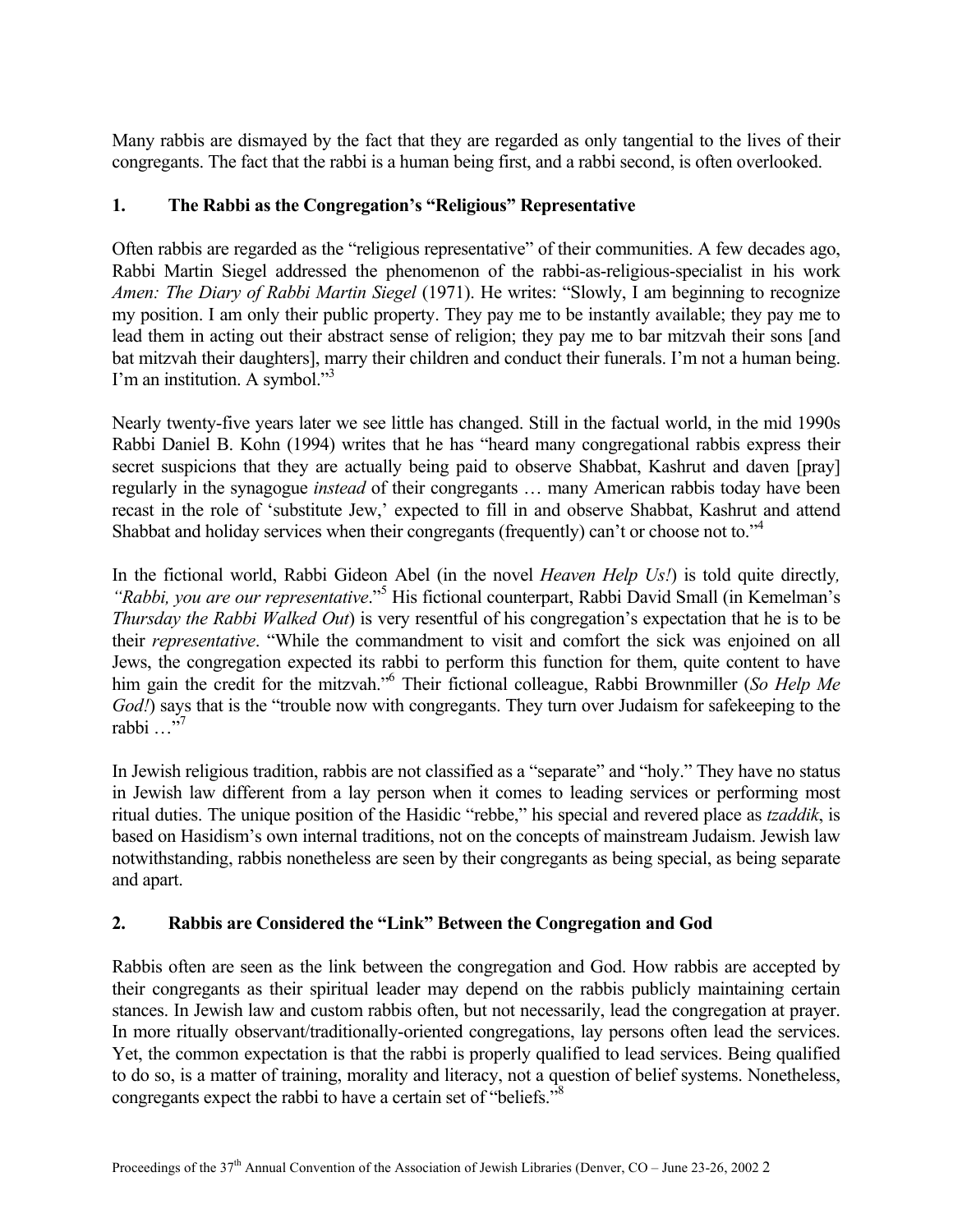In the novel *Thy Daughter's Nakedness*, Rabbi Ed Gordon explains that he does not personally believe that people return from the dead. He goes on to say that he does not believe in life after death. This comes as a shock to his congregants. He asks a woman, "Do you believe it?" She answers, "Well, I don't know … It seems to me that's what we pay the rabbi to believe. If the rabbi doesn't believe it what are we here for?" "That's right" another lady says. "If the rabbi doesn't believe I can't even believe in the rabbi."<sup>[9](#page-5-8)</sup>

## **3. Rabbis are Expected to be "Involved" in a Wide Variety of Areas**

Congregants expect their rabbis to be actively involved in a variety of programming. Paul Wilkes' describes the factual rabbinate of Rabbi Jay Rosenbaum of Worcester, Massachusetts, in his work *And They Shall Be My People: An American Rabbi and His Congregation* (1994). Wilkes writes of a "plethora of religious and community responsibilities [which] adds up to considerably more than a full-time job."<sup>10</sup> These activities include "social action," "ritual," "youth," and "administration." In addition there are the duties of visiting the sick and bereaved congregational families. "[He is] not only the spiritual leader of his congregation; he must also be a principal representative of the Jewish community in the secular world  $\dots$ <sup>5,11</sup>

Fictional rabbis are accurately portrayed as being involved in a variety of duties. Rabbi Lynda Klein (in the novel *A Place of Light*) had just skipped her lunch. "She'd missed breakfast too, for there had been no time. The Religious School board had scheduled a coffee meeting in the morning … After it broke up, the singles-group president came in, and it took her half an hour to talk him out of resigning. Then … she'd dashed off to the hospital, where Nita Gold was undergoing emergency surgery. She'd gotten back in time for Abe Katz's funeral … she still had correspondence to do, not to mention the two boys coming in for bar mitzvah training."<sup>12</sup>

## **4. The Rabbi in the Non-Jewish World**

If being the "model Jew" means rabbis are relegated to a different status, then likewise being the "model Jew" means they are delegated to the position of spokespeople to the non-Jewish world.

Depending somewhat on their inclination, rabbis might spend a greater or lesser amount of time on (non-Jewish) community relations. Though rabbis' time must be centered primarily around their congregation, and secondarily around the Jewish community, generally speaking, they do not "ignore" the wider community, nor does it ignore them. Modern rabbis are heavily committed to communal activities, both Jewish and non-Jewish. Though not exclusively so, rabbis often are expected to be a public relations worker on behalf of their fellow Jews.

Involvement with the non-Jewish community is portrayed well in the world of fiction. In the novel *Pedlock Saint, Pedlock Sinner*, Progressive Conservative Rabbi Charles Shaphan Pedlock is frequently involved in interfaith activities. He is a good friend of the Archbishop of Los Angeles, Cardinal O'Drood. "Charles Pedlock often felt the cardinal's faith was second only to his own." Both Rabbi Pedlock and the Cardinal are publicly political and social conservatives. Both are powerful within their respective "dioceses" and both have high aspirations, though someone who disliked the cleric said of him, "Cardinal O'Drood has no ambition to become Pope, he is waiting for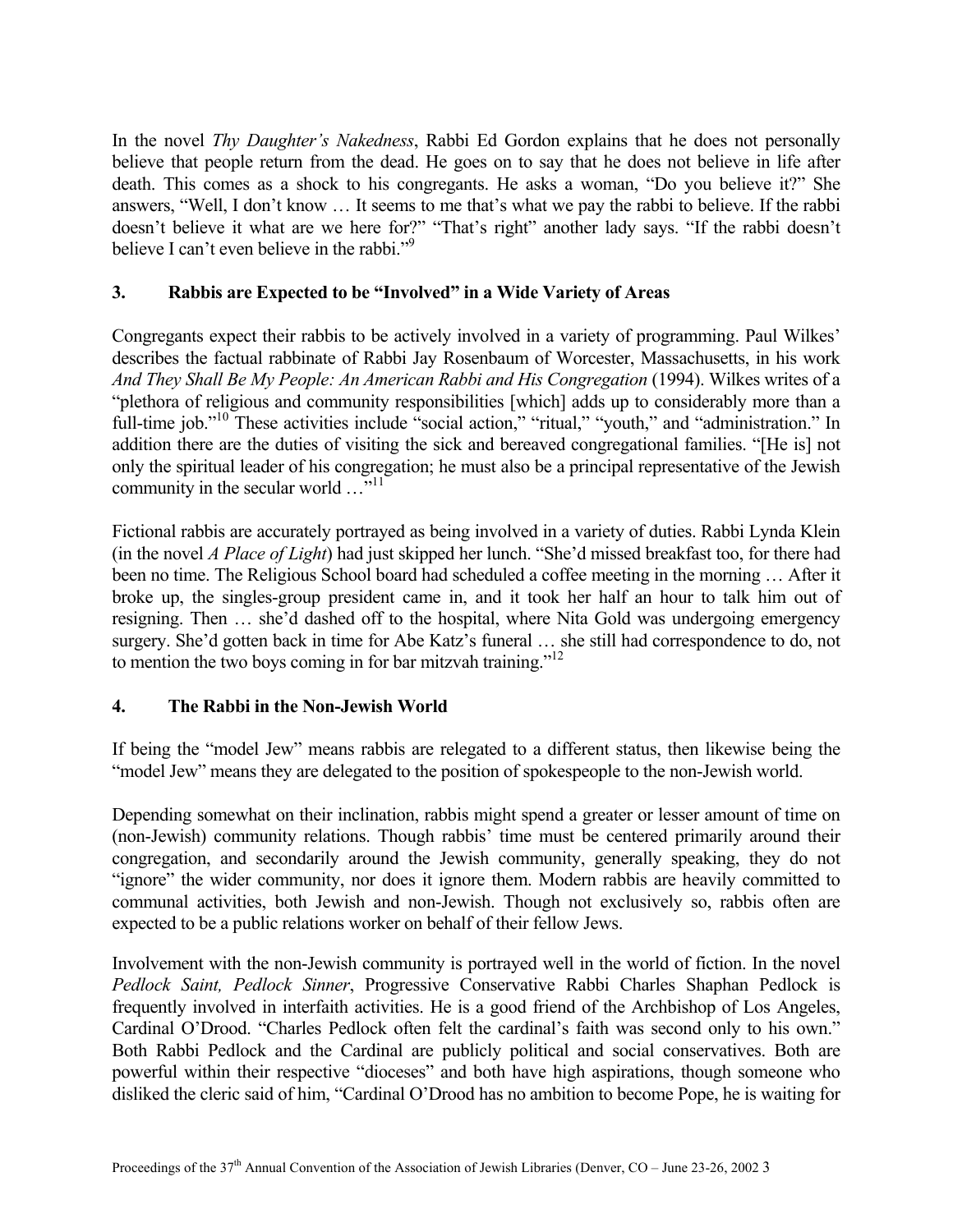a vacancy in the Trinity." No doubt, if there were a comparable position in Jewish life, Rabbi Pedlock would have sought it. $13$ 

Jewish-Christian dialogue between rabbis and Christian clergy, or between Jewish and Christian groups, as well as rabbis and ministers' exchange of pulpits is featured in the fiction.<sup>14</sup> On the whole, however, though in principle much good can take place, more often than not the authors highlight the pitfalls of such activities, such as when a minister gives a sermon wherein he tells the Jewish congregation why they bring anti-Semitism upon themselves,<sup>15</sup> or where a minister speaks of the superiority of the church over Judaism.<sup>16</sup> Triumphalism, the message that "my" religion is better than "yours," regrettably is not a one-way street. On several occasions, Rabbi David Small (of the Weekday *Rabbi* series) sounds a note of triumphalism when comparing Judaism to Christianity[.17](#page-5-16) As one Protestant minister wryly remarks to a rabbi, "What a mess! We each learned just enough to prove to ourselves why the other's denomination was inferior to our own."<sup>[18](#page-5-9)</sup>

## **B. Yet, Great Satisfactions**

Though there are many frustrations, and incredible stresses in congregational life, the fact is that most rabbis speak highly about the satisfaction of serving in their positions. There is enormous gratification in being the one who offers comfort and consolation to a mourner, the one who serves as officiant at a life-cycle ceremony, being the person who acknowledges another milestone in a Jewish life. Whether it is at a *brit milah* [circumcision], at a bar or bat mitzvah, Confirmation, or wedding, the rabbi often sets the tone for these sacred occasions. In one study more than eighty percent of Reform rabbis indicated that they were reasonably pleased with the way that things have worked out for them.<sup>19</sup> The Conservative rabbinate tells a similar story. "There are two spheres of activity which give me greatest satisfactions. One is education," explains a Conservative rabbi. "The second sphere … is personal contact with my congregants, including visitation and counseling. Many hours of my day are spent listening to people talk. In addition there are moments in my congregants' lives that require emotional and spiritual support." Another rabbi indicates his satisfaction at influencing "young people to a deeper commitment to Judaism."<sup>[20](#page-5-18)</sup>

Reflecting on his rabbinate, a retired "Traditional" Orthodox rabbi notes the wonderful memories of a long and distinguished career. "Teaching … The study of Torah and the instruction of others in the history, values, texts and ideas of our people and faith have been a continual source of deep satisfaction." He indicates that it is good to know that some of his sermons or addresses moved his listeners to action. He also notes the personal gratification "derived from the heartfelt handshake of a mourner after a funeral who tells you that you have been helpful in softening the blow of a bereavement." He concludes by saying it is in these things "that one finds the greatest rewards of the rabbinate, and which make of it a sacred calling." $^{21}$  $^{21}$  $^{21}$ 

Fictional rabbis derive similar satisfactions. Rabbi David Small, of the Kemelman Weekday *Rabbi* series serves his congregation for twenty-five years. In that time he touches many lives and positively influences a generation of congregants. Many congregants regard him with affection. That he is able to succeed in working with what often are feisty, petty and contentious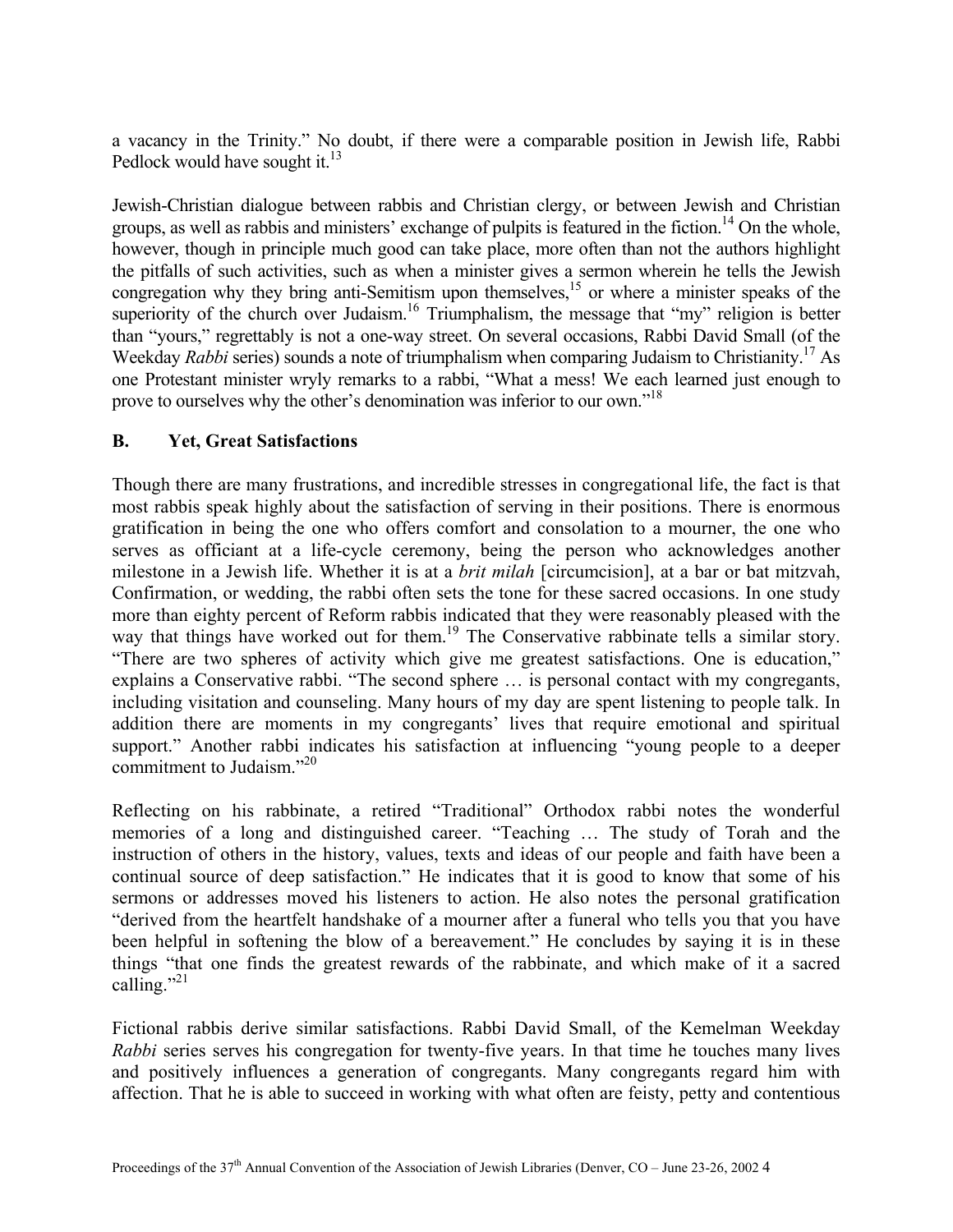boards is one of the greater questions of the mystery series itself. In any event, after a quarter century, he decides that he wants to explore other areas. He chooses to take early retirement, and moves into academia. $^{22}$ 

In the novel *The Rabbi*, Michael Kind serves at a number of pulpits. He too, touches many lives along the way. At the close of the novel he reflects over his career and what lies ahead of him. Joyfully, he thinks "So many services, so many words. He grinned in the dark. Not so many as still stretched in front of him; he felt it in his bones, he could almost reach out and touch it, a ladder of Sabbaths to be climbed into the future. $123$ 

## **C. The Future of the Rabbinate in Reality and Fiction**

Broadly speaking, the fictional rabbinate does reflect reality. No one novel, or set of books give the whole picture, but taken as a whole, fiction follows fact. Yet, what will happen in the century ahead? According to one legend, Adam said to Eve, "We are living in a time of crisis." "Yes," she replied, "and I have some foreboding about the future."<sup>24</sup> Does the rabbinate, and the fictional rabbinate *really* have a future?" Is rabbinical stress but the prelude to rabbinic demise? Alternately, is Simon Schwartzfuchs correct when he asserts in his scholarly work *A Concise History of the Rabbinate*, that the rabbinate has "an assured future"?<sup>[25](#page-5-3)</sup>

It is clear that rabbis in contemporary North America fill a great variety of roles. Many are found in congregational life, many others in education, chaplaincy, administration, social work, and organizational life. There are rabbis who have earned *semikhah* (ordination) and continue their studies in yeshivot, while still others do not serve as rabbis at all but rather go into business, law, medicine, or other occupations.

Rabbis today are both a new breed of men and women, radically different from their predecessors over the centuries, and yet they share a great deal with those who preceded them in the pre-modern world. Some observers of the present-day rabbinate lament that rabbinic authority does not have the "honor" or "reverence" that it did in past. Yet some of that honor or reverence was more theoretical than practical. Lay people then, as now, often have very strong opinions and great influence. Rabbis who are economically dependent upon their communities is not a phenomenon that was introduced in the twentieth century.

Social scientists do not have a great record in predicting the future. Consequently, the suggestions which follow can only be offered conditionally. If this century is a reflection of the last decades of the  $20<sup>th</sup>$ , we can expect that the face of the rabbinate will look very different from what we see now. The most striking change will be a much greater percentage of women rabbis. The graduating classes of the Jewish Theological Seminary, the Reconstructionist Rabbinical College and the Hebrew Union College-Jewish Institute of Religion feature very high numbers of women. Whether this century to come will also find Orthodox women rabbis is unknown. I would guess that this will eventually happen. Women are serious students and scholars of Torah and Talmud. In time, their call to achieve *semikhah* (ordination), along with men, shall come about. Meantime, all kinds of rabbis, and in particular women rabbis will continue to populate fiction. Women rabbis are at the center of novels and short stories by Joseph Telushkin, Erich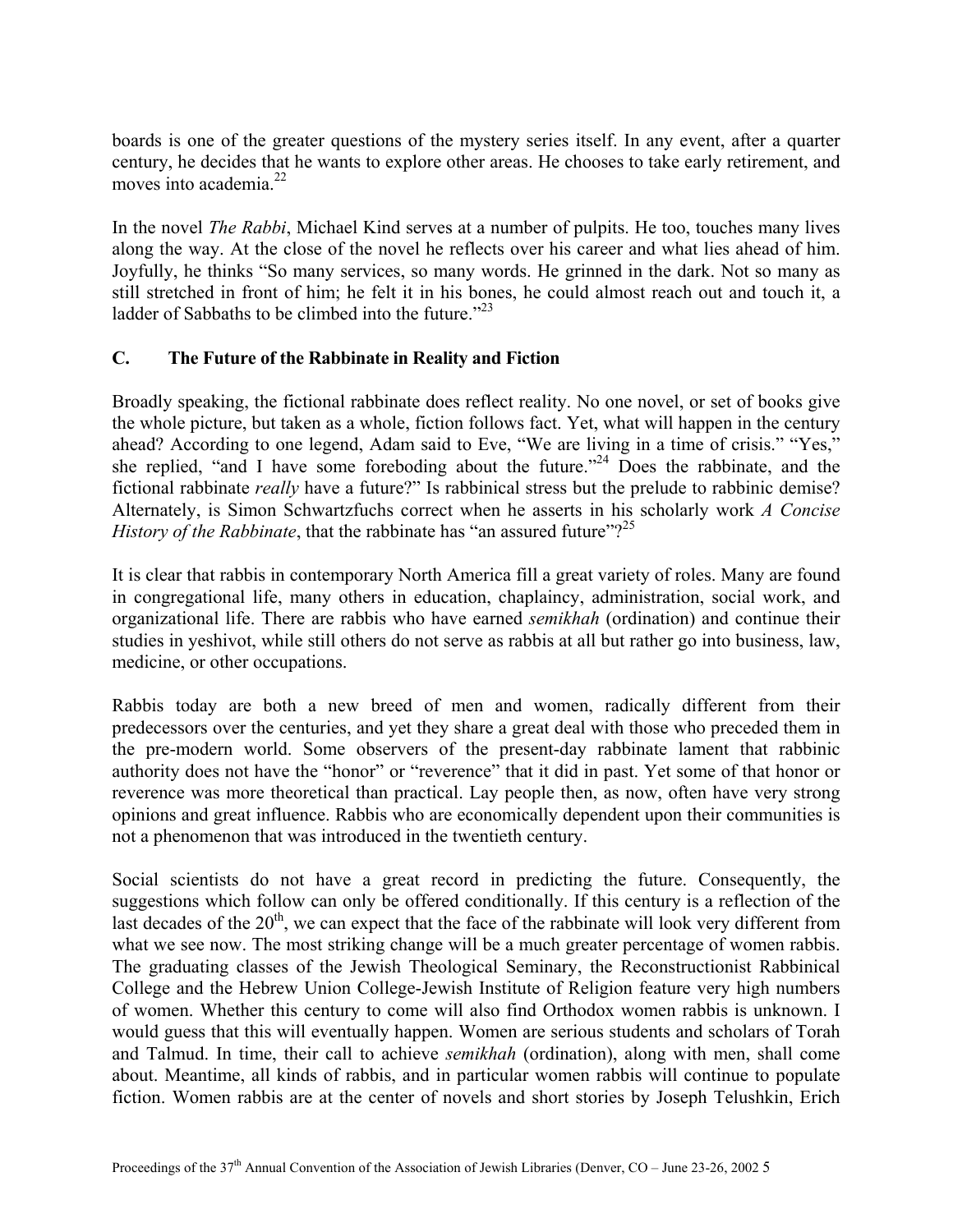<span id="page-5-24"></span><span id="page-5-20"></span><span id="page-5-12"></span><span id="page-5-7"></span>Segal, and Eileen Pollack<sup>26</sup>. Recent examples of fictional women rabbis include Rabbi Gabrielle Lewyn in Roger Herst's 1998 novel, *Woman of the Cloth*, and Rabbi Michelle Hertz in Anita Diamant's new novel, *The Good Harbor*. [27](#page-5-24) Rabbis real and fictional, men and women, are here to stay.

<span id="page-5-9"></span>3 Martin Siegel, *Amen: The Diary of Rabbi Martin Siegel*, ed. Mel Ziegler, New York and Cleveland, 1971, pp. 185-186.

<span id="page-5-22"></span>4 Daniel B. Kohn, "Modern Congregeants: Jews by Proxy?", *Jewish Spectator* 59:1 (Summer 1994), p. 26.

<span id="page-5-10"></span><span id="page-5-3"></span>5 Herbert Tarr, *Heaven Help Us!*, New York: Random House, 1968, p. 94. See also Israel Jacobs, *Ten For Kaddish*, New York: WW Norton, 1972, p. 106; Hyman and Frances Agress, *The Firing of Rabbi Levy*, New York: Manor Books, 1978, p. 46. Alan M. Ullman suggests that in "no less than seven different novels such words as 'Rabbi, you are our representative' underscore the congregants' understanding of the rabbis' role." Alan M. Ullman, "The Rabbi in American Jewish Fiction", unpublished rabbinic thesis, Hebrew Union College-Jewish Institute of Religion, 1985, p. 56, see also pp. 71 ff. in his thesis.

<span id="page-5-17"></span><span id="page-5-11"></span><span id="page-5-4"></span>6 Harry Kemelman, *Thursday the Rabbi Walked Out*, William Morrow, 1978, p. 113.

<span id="page-5-5"></span>7

<span id="page-5-13"></span><span id="page-5-8"></span> $\overline{a}$ 

Herbert Tarr, *So Help Me God!*, New York: Times Books, 1979, p. 234.

<span id="page-5-18"></span><span id="page-5-6"></span>8 While the congregation's expectations of the rabbi's "belief in God" certainly is the norm, exceptions do exist. In the early 1960s, American Jews were shocked to learn of "a self-confessed and outspokenly candid 'atheist' rabbi at the head of a congregation of like minded Jews in suburban Detroit." Norman B. Mirsky, "The Vision of Man Triumphant," in *Unorthodox Judaism* Columbus: Ohio State University Press, 1978, p. 112. See also the discussion about Cincinnati, Ohio's Congregation Beth Adam, a congregation led by an HUC-JIR ordained rabbi, but which describes itself as practicing Judaism from a humanistic perspective. Congregation Beth Adam had applied for membership to the Reform movement's Union of American Hebrew Congregations, but the UAHC Board of Trustees overwhelmingly voted not to accept it because it excludes God from its liturgy. Lawrence Bush, "Can We Accept a Congregation That Does Not Worship God?," in *Reform Judaism* 23:2 (Winter 1994), pp. 25-27, and accompanying articles.

<span id="page-5-1"></span><sup>9</sup> Myron S. Kaufmann, *Thy Daughter's Nakedness*, Philadelphia and New York, J. B. Lippincott, p. 315. Note: in Kaufmann's novels women are frequently portrayed as ignorant, almost incapable of learning. They are seen as inferior to men. On page 494 we read: "To teach a woman . . . was to write your name on water." An additional factor in the Kaufmann novel is that this is a new congregation with its first rabbi. He has been there less than a year and clearly has been unable to make his congregants understand that he is neither "God's representative" to the Synagogue nor the "synagogue's representative" to God.

<span id="page-5-23"></span><span id="page-5-19"></span>10 Paul Wilkes, *And They Shall Be My People: An American Rabbi and His Congregation*, New York: Atlantic Monthly, 1994, p. 18.

<span id="page-5-15"></span><span id="page-5-14"></span><span id="page-5-0"></span><sup>1</sup> A much fuller treatment of this subject is found in the author's book, David J. Zucker, *American Rabbis: Facts and Fiction*, Northvale, NJ: Jason Aronson, 1998. For information: djzucker@juno.com.

<span id="page-5-21"></span><span id="page-5-16"></span><span id="page-5-2"></span><sup>2</sup> Jack H. Bloom, "The Inner Dynamics of the Rabbinate," *Proceedings of the Rabbinical Assembly 42* (1981), p. 132. The article is quoted in Jacob Neusner in *The Rabbinate in America: Reshaping An Ancient Calling*, ed. Jacob Neusner (New York and London: Garland, 1993), pp. 2-7.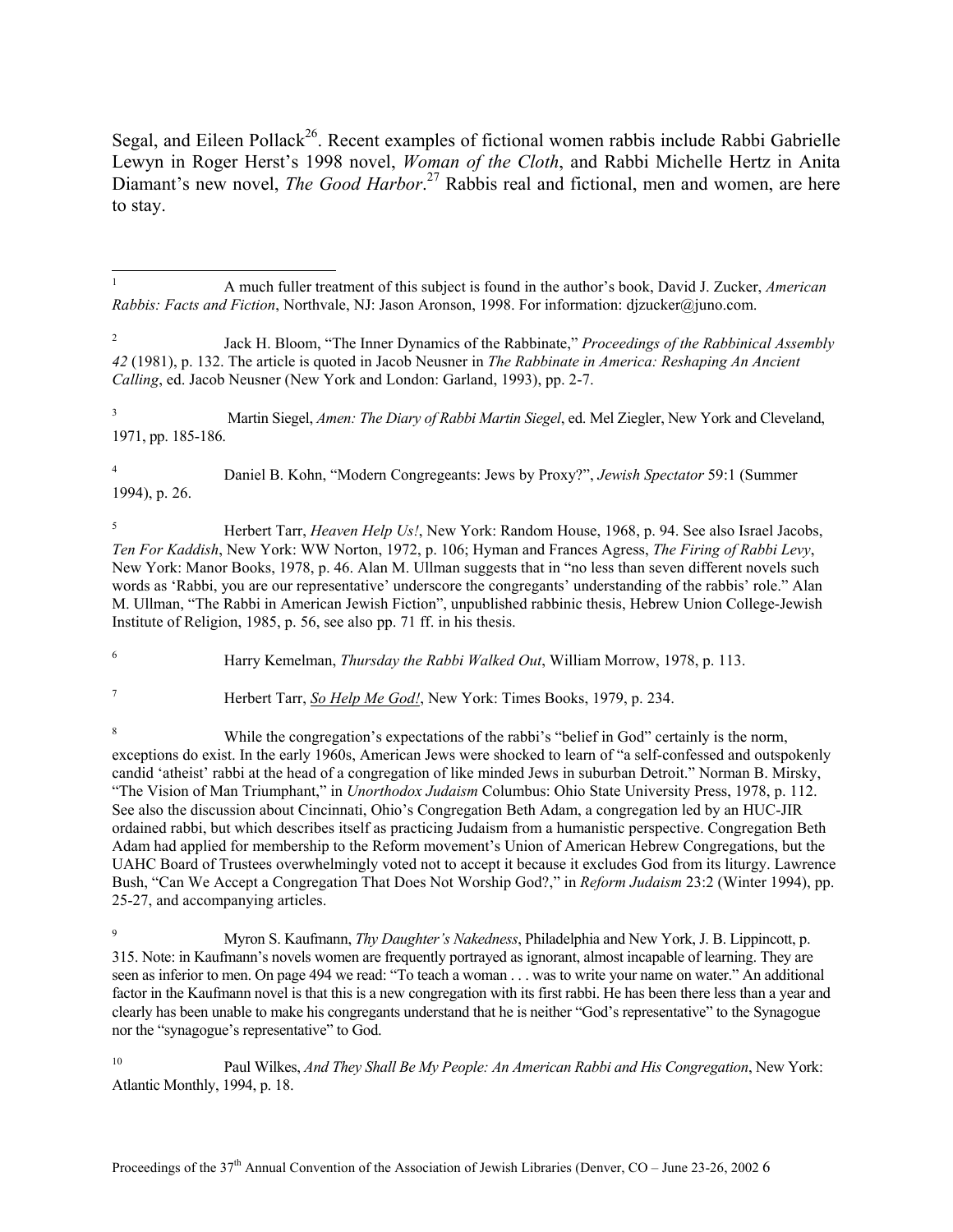$11$  Wilkes, p. 17.

12 Rhonda Shapiro-Rieser, *A Place of Light*, New York: Pocket, 1983, p. 271.

13 Stephen Longstreet, *Pedlock Saint, Pedlock Sinner*, New York: Delacorte, 1969, p. 195. Note: "the cardinal's faith." Longstreet is ambiguous as to whether Pedlock means faith as belief or faith as Roman Catholicism.

In another novel, Rabbi Everett Siegel is praised for his interfaith activities in the Honolulu area. Allegra Goodman, "The Succession," in *Total Immersion: Stories*, New York: Harper and Row, 1989, p. 29.

14 Harry Kemelman, *Sunday the Rabbi Stayed Home*, New York: G. P. Putnam's Sons, 1969, pp. 53 ff..; Longstreet, pp. 31, 131, 306; Kaufmann, pp. 509-510; Arkady Leokum, *The Temple*, New York and Cleveland, NAL/World Publishing, 1969, p. 162 ff..

<sup>15</sup> Leokum, p. 167 ff..

16 Herbert Tarr, *The Conversion of Chaplain Cohen*, New York: Avon, 1963, pp. 83 ff..; *Heaven Help Us!*, pp. 82 ff.

17 Harry Kemelman, *Sunday the Rabbi Stayed Home*, pp. 53-55; *Monday the Rabbi Saw Red*, Greenwich, CT: Fawcett Crest, 1973, pp. 201 ff.

18 Tarr, *The Conversion of Chaplain Cohen*, p. 77.

19 Theodore Lenn, *Rabbi and Synagogue in Reform Judaism*. New York: Central Conference of American Rabbis, 1972, p. 94.

20 Jacob Agus, Neil Brief, Elias Charry, et al, "The Congregational Rabbinate and the Conservative Synagogue: A Symposium", *Conservative Judaism* 29:2 (Winter 1975), pp. 19, 35, 70.

21 Daniel Goldberger, "Some Parting Reflections," in [Denver, Colorado] *Intermountain Jewish News*, August 26, 1994, p. 5.

22 Harry Kemelman, *That Day the Rabbi Left Town*, New York: Fawcett Columbine, 1996, p. 10.

23 Gordon, p. 388.

<sup>24</sup> My rendition of this conversation is based on the opening lines of Selma Weintraub, "Dreams Are Realized in Accordance with Their Interpretation," in *The Seminary at 100. Reflections on the Jewish Theological Seminary and the Conservative Movement*, ed. Nina Beth Cardin and David Wolf Silverman, New York: The Rabbinical Assembly and The Jewish Theological Seminary of America, 1987, p. 411.

25 Sidney Schwartzfuchs, *A Concise History of the Rabbinate*. Oxford, UK, and Cambridge, USA: Blackwell, 1993, p. 145. "An Assured Future" is the title of the final chapter of his book!

26 Joseph Telushkin, *The Unorthodox Murder of Rabbi Wahl,* New York: Bantam, 1987; Erich Segal, *Acts of Faith*, New York: Bantam, 1992; Eileen Pollack, "The Rabbi in the Attic" in *The Rabbi in the Attic and Other Stories*, New York and Encinco, CA: Delphinium Books, 1991.